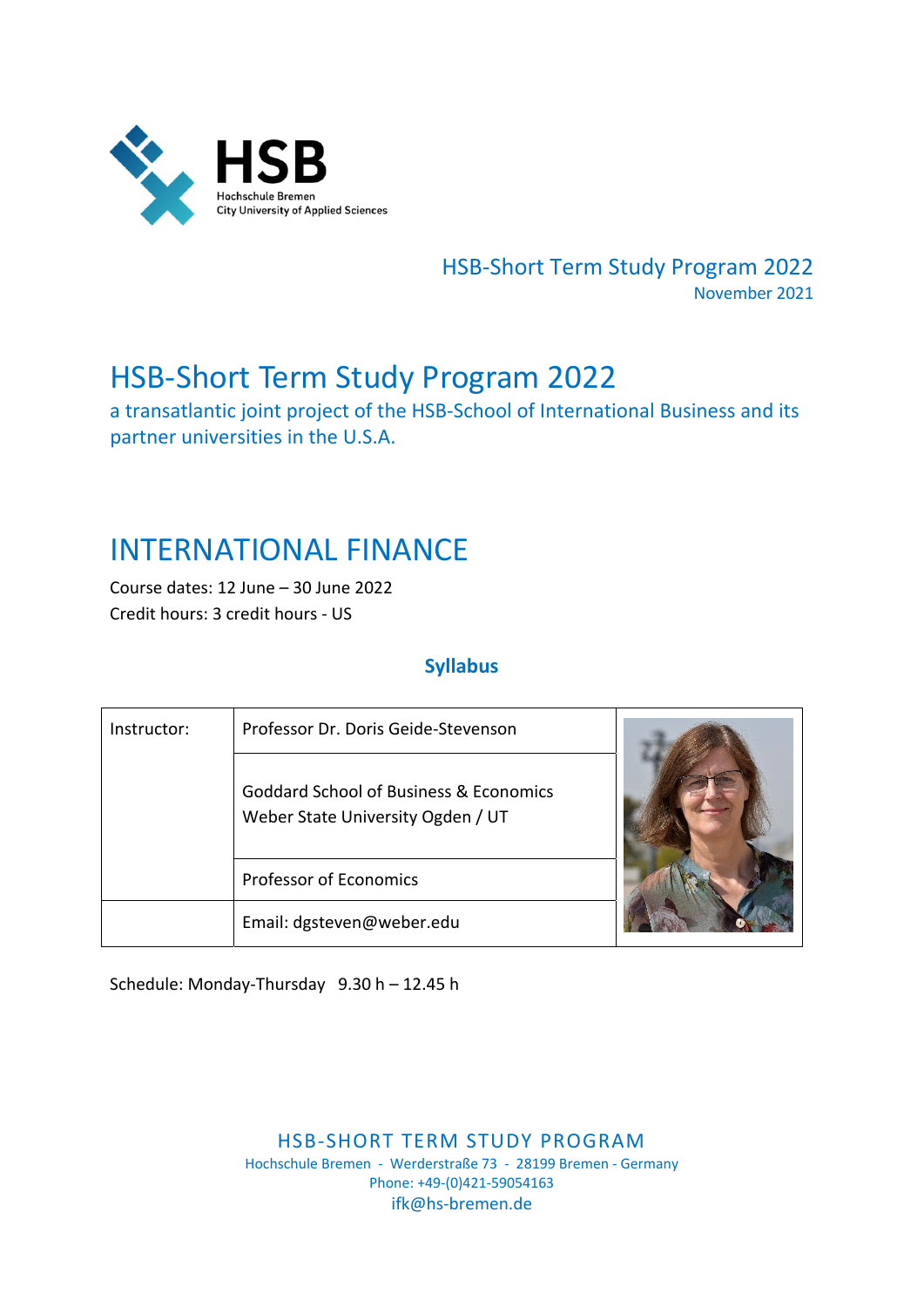

#### **Course Description:**

The global economy is characterized by many national currencies, financial integration and government policies that are decided mostly on the national level. In International Finance we will study how national economies with different currencies impact each other in a financially integrated world. The course will focus on the functioning of the foreign exchange market and an exploration of what determines the exchange rate between

two currencies as well as how businesses can manage their exposure to exchange rate risk. We will study the basic economic models developed to explain exchange rate movements and compare how well these models perform empirically. Throughout the course we will pay close attention to current events that relate to the course material.

#### **Learning Objectives:**

In this course we will learn:

- How to read and interpret financial data on foreign exchange rates.
- The rationale for financial globalization.
- How global events drive exchange rate movements.
- How businesses can manage exchange rate risk.

#### **Course Materials:**

We will rely on an open source textbook such as *International Finance: Theory and Policy* by Steven Suranovic, but will update the material with current data. We will also read business press articles (Economist, Financial Times, Wall Street Journal) on current issues in international finance to help us apply the exchange rate models we learn about.

#### **Course Requirements – Evaluation Criteria:**

| Quiz 1                                                     | 30% |
|------------------------------------------------------------|-----|
| Homework Assignments (may be in-class or outside of class) | 20% |
| Final Exam                                                 | 35% |
| <b>Group Presentation</b>                                  | 15% |

Group presentations will study the situation of international finance for individual countries or international financial management challenges for specific firms.